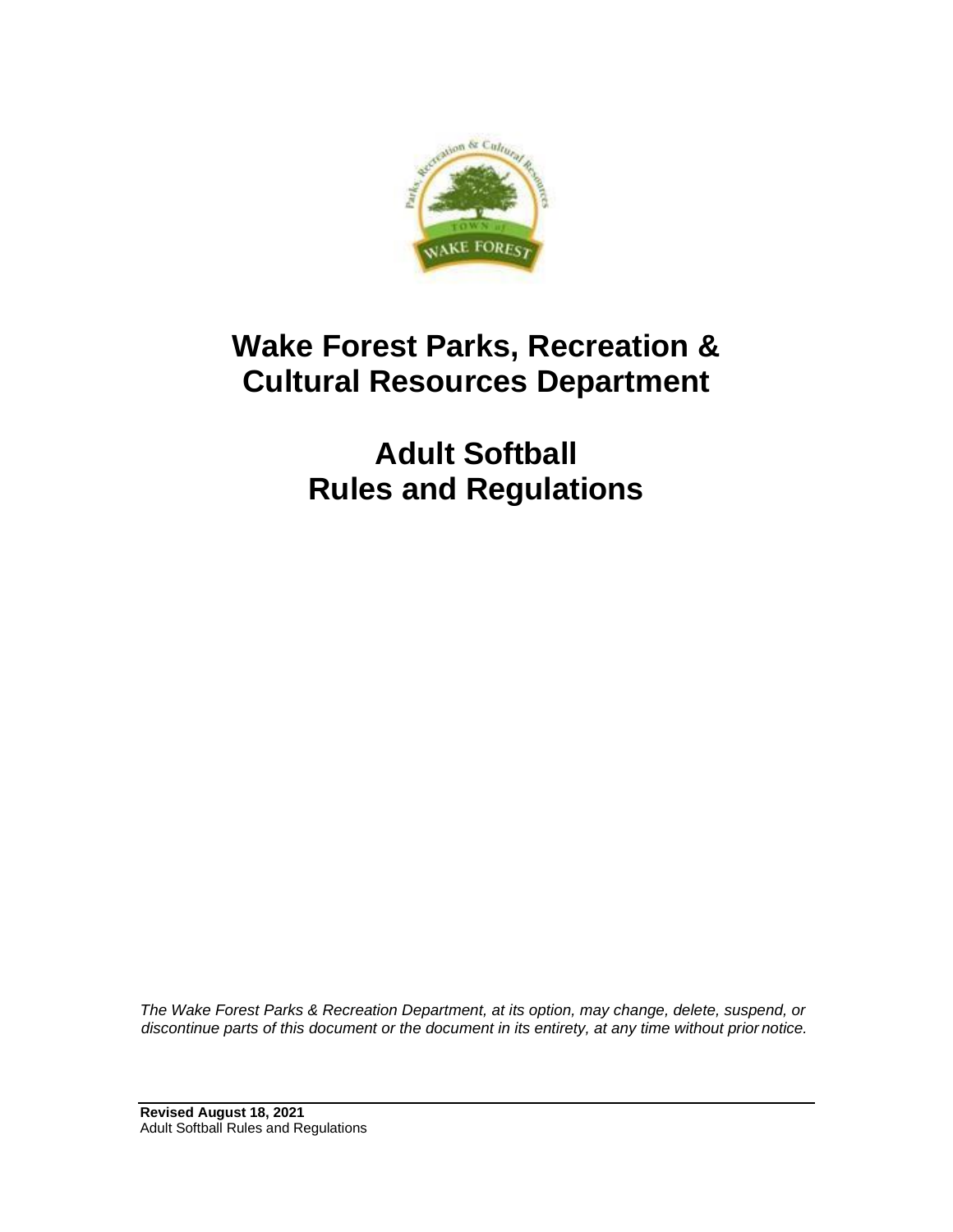# **TABLE OF CONTENTS**

| $\mathbf{1}$            |     |  |  |
|-------------------------|-----|--|--|
|                         | 1.1 |  |  |
|                         | 1.2 |  |  |
|                         | 1.3 |  |  |
| $\mathbf{2}$            |     |  |  |
|                         | 2.1 |  |  |
|                         | 2.2 |  |  |
|                         | 2.3 |  |  |
|                         | 2.4 |  |  |
|                         | 2.5 |  |  |
|                         | 2.6 |  |  |
| 3                       |     |  |  |
|                         | 3.1 |  |  |
|                         | 3.2 |  |  |
|                         | 3.3 |  |  |
|                         | 3.4 |  |  |
|                         | 3.5 |  |  |
|                         | 3.6 |  |  |
|                         | 3.7 |  |  |
|                         | 3.8 |  |  |
|                         | 3.9 |  |  |
| $\overline{\mathbf{4}}$ |     |  |  |
|                         | 4.1 |  |  |
|                         | 4.2 |  |  |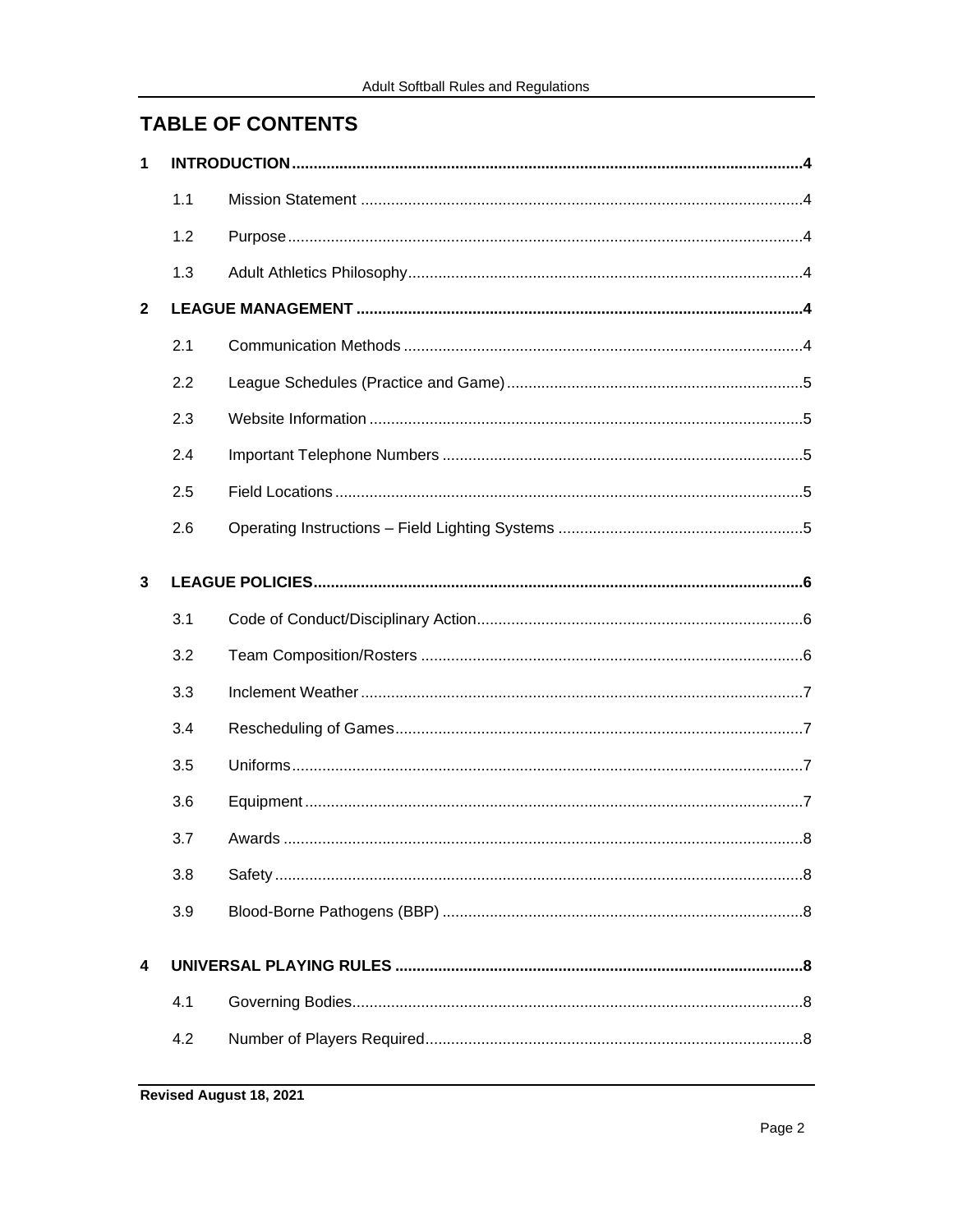|   | 4.3 |  |
|---|-----|--|
|   | 4.4 |  |
|   | 4.5 |  |
|   | 4.6 |  |
|   | 4.7 |  |
|   | 4.8 |  |
|   |     |  |
| 5 |     |  |
|   | 5.1 |  |
|   | 5.2 |  |
| 6 |     |  |
|   |     |  |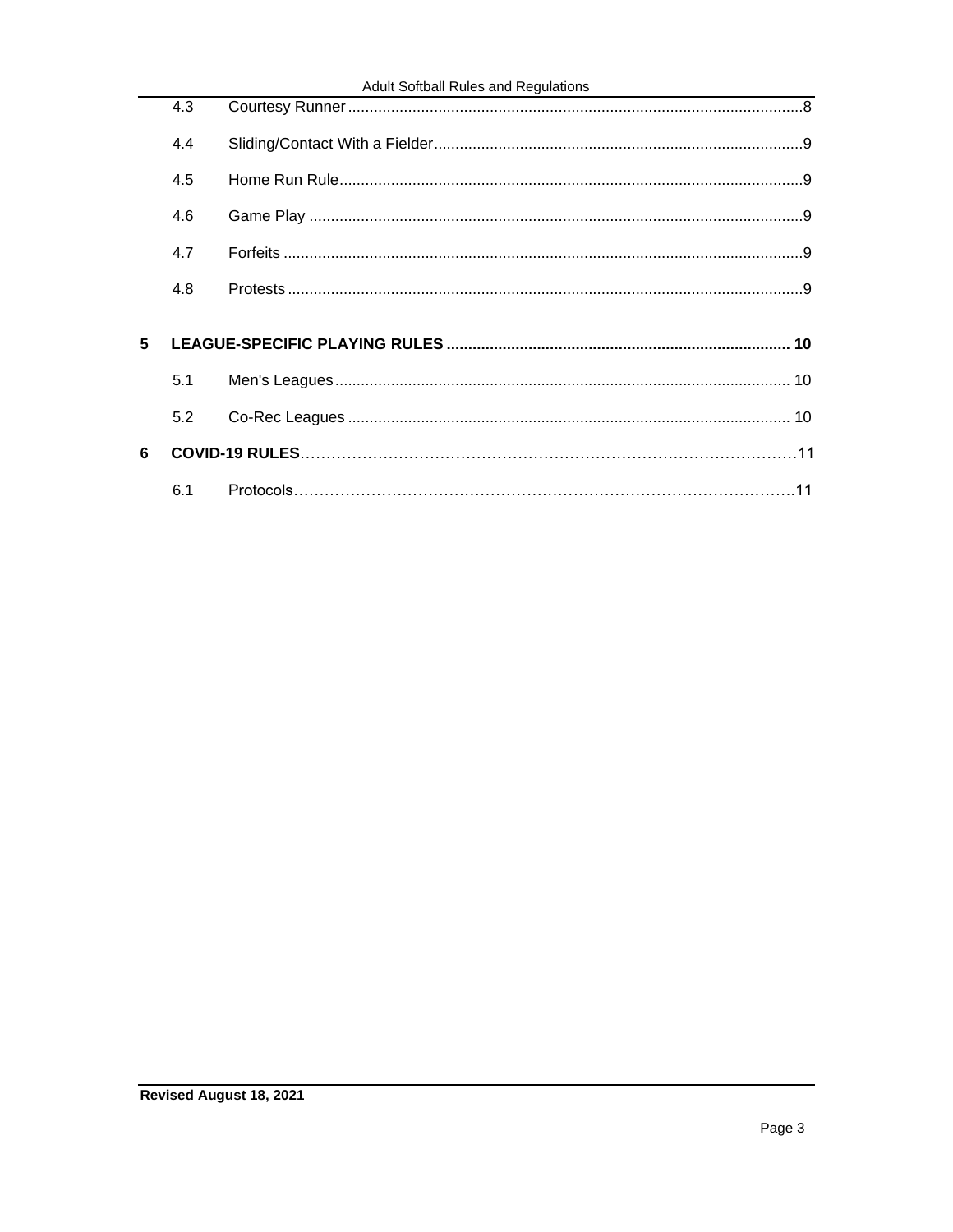## <span id="page-3-0"></span>**1 INTRODUCTION**

This document has been developed by Wake Forest Parks & Recreation in order to familiarize team managers, players, and game staff with policies, procedures, and league rules for adult softball leagues.

## <span id="page-3-1"></span>**1.1 Mission Statement**

The Wake Forest Parks and Recreation Department seeks to enhance the lives of the citizens of Wake Forest by offering a comprehensive system of parks, greenways, facilities, and open spaces coupled with cultural and athletic programs that promote education, health and wellness.

## <span id="page-3-2"></span>**1.2 Purpose**

The purpose of the Wake Forest Parks and Recreation Department adult softball leagues is to provide citizens of the Wake Forest area the opportunity to play softball in an organized and competitive recreational environment that encourages exercise, fun, and sportsmanship.

## <span id="page-3-3"></span>**1.3 Adult Athletics Philosophy**

The Wake Forest Parks and Recreation Department staff believes that adult athletic programs serve an important avenue for community building and exercise for participants. The objective of Adult Softball programs is to provide a program for citizens in which participation and sportsmanship are the prime objectives.

## <span id="page-3-4"></span>**2 LEAGUE MANAGEMENT**

All leagues will be under the direction of the Wake Forest Parks & Recreation Department, specifically the WFPRD Athletics Division. The WFPRD Athletics Division will be responsible for the scheduling of practices and games, equipment orders, contracting with booking agents, official scorers, and supervision of all aspects of the Baseball/Softball program.

## <span id="page-3-5"></span>**2.1 Communication Methods**

WFPRD will communicate information to participants, coaches, and staff via text messaging and e-mail. Cancelation of practices and games due to inclement weather/field conditions will be communicated via text message. Coaches and players must opt into the RainedOut system to receive text messages.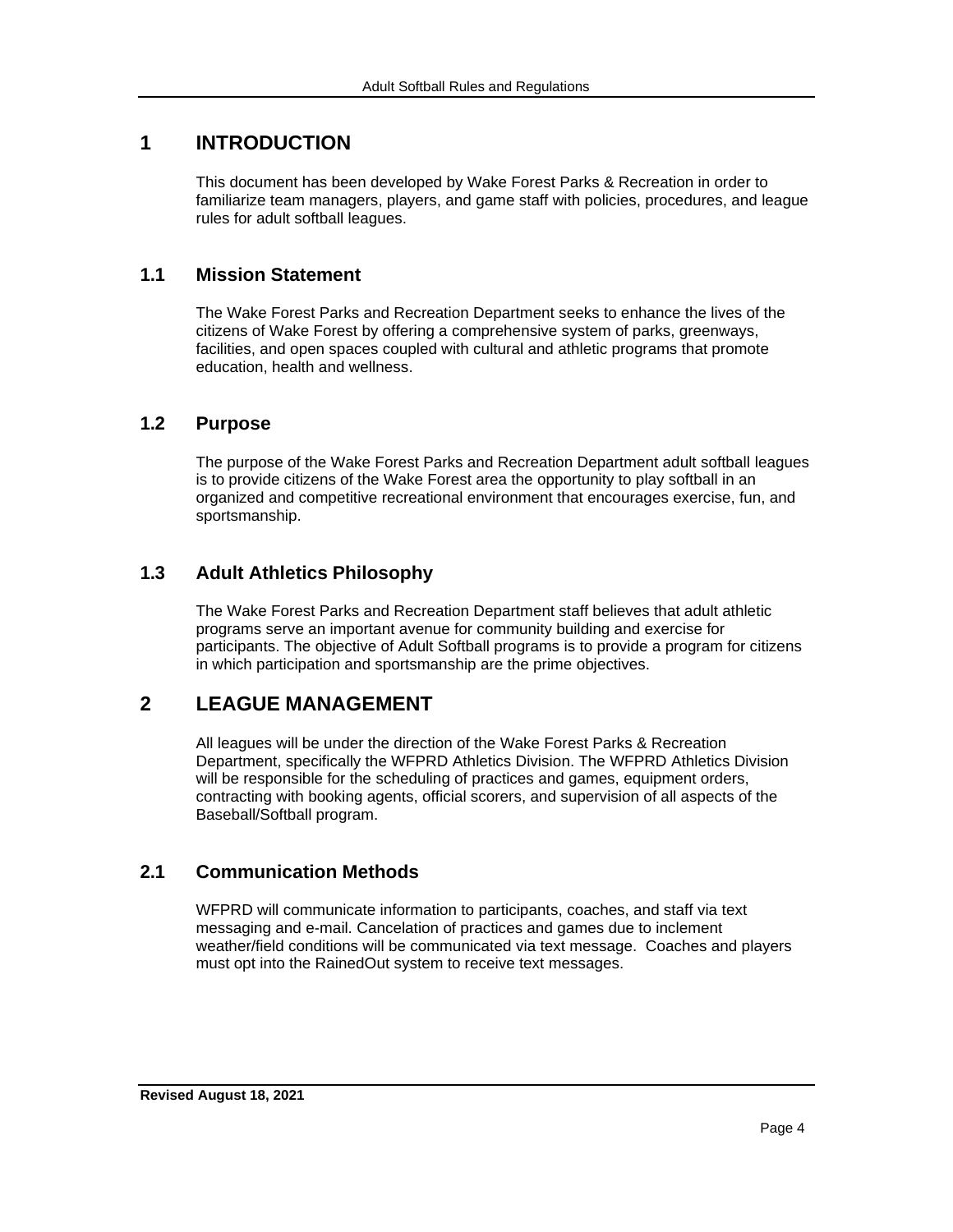## <span id="page-4-0"></span>**2.2 League Schedules (Practice and Game)**

League Schedules will be prepared by Athletics Staff. Practice schedules will be distributed to coaches within two weeks of the close of league registration (distribution via email), with each team having a minimum of two (2) practices scheduled prior to the beginning of league play. Game schedules will be distributed at least one (1) week prior to the beginning of league play. The number of games per team scheduled will be dependent upon the number of registered teams in the league.

Team managers will be allowed to trade assigned practice times with other teams in the league at their discretion. Once distributed, the only alterations that will be made to game schedules will be due to inclement weather/field conditions that require cancelation of scheduled games.

## <span id="page-4-1"></span>**2.3 Website Information**

League Schedules and standings will be posted on the Town of Wake Forest website, [www.wakeforestnc.gov.](http://www.wakeforestnc.gov/) Schedules (practice and game) will be posted to the website and updated as necessary. League standings will be updated on a weekly basis.

## **2.4 Important Telephone Numbers**

| Wake Forest Parks & Recreation Office 919 435 9560 |              |
|----------------------------------------------------|--------------|
| <b>WFPRD Athletic Specialist</b>                   | 919 435 9457 |

## **2.5 Field Locations**

- J. B. Flaherty Park 1226 North White Street
- Heritage High School/Park 1150 Forestville Road

## <span id="page-4-2"></span>**2.6 Operating Instructions – Field Lighting Systems**

- Flaherty Park lights are automatically/remotely controlled (with the exception of Field 3)
- Heritage High School/Park lights are automatically/remotely controlled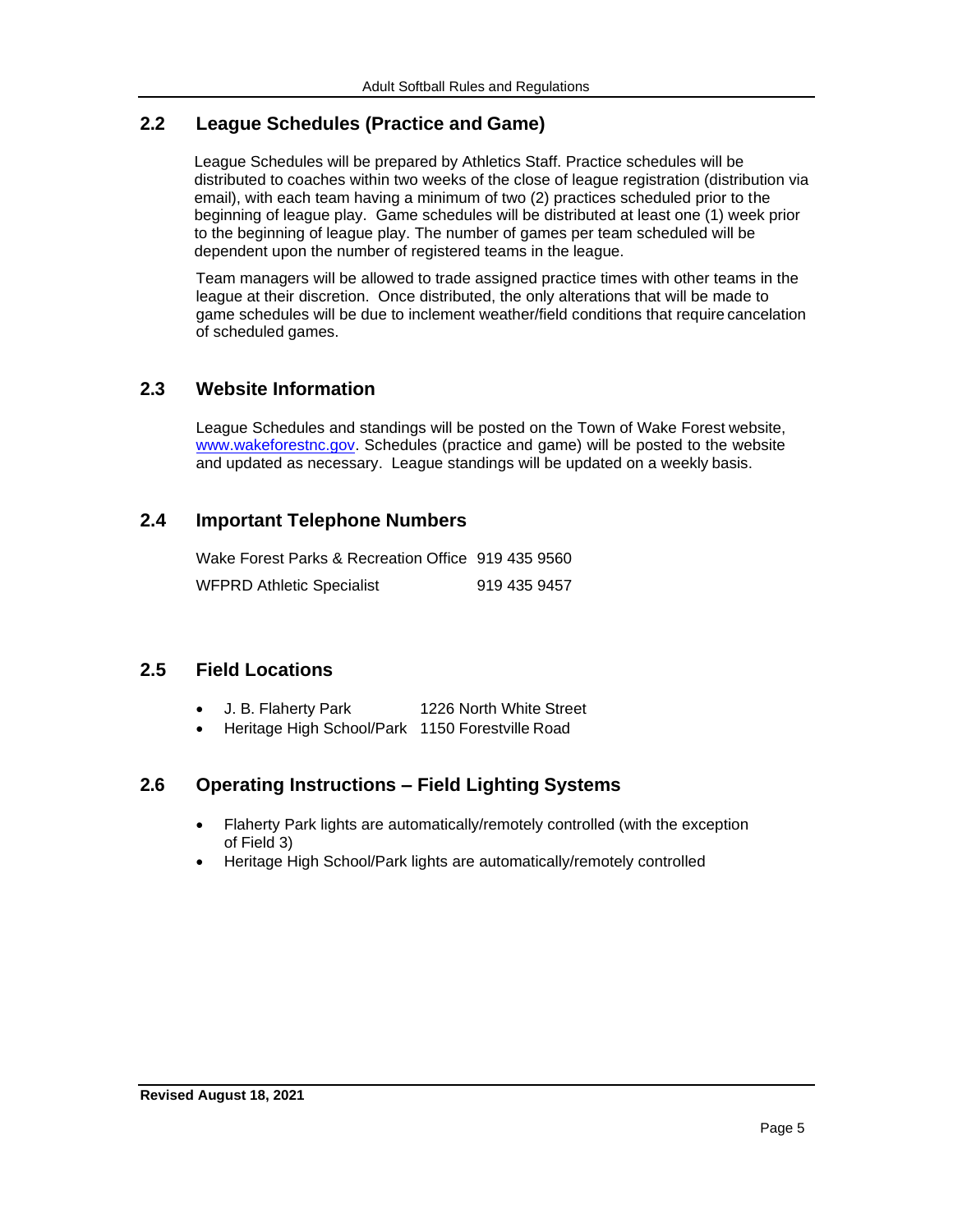## <span id="page-5-0"></span>**3 LEAGUE POLICIES**

## <span id="page-5-1"></span>**3.1 Code of Conduct/Disciplinary Action**

The Wake Forest Parks & Recreation Department expects good sportsmanship from its coaches, participants, and spectators as outlined below.

- No individual shall refuse to abide by any League Official's decision.
- $\Box$  No individual shall be quilty of objectionable demonstrations of dissent toward any League Official, participant, or spectator.
- $\Box$  No individual shall be guilty of verbal abuse or physical attack upon any League Official, participant or spectator.
- $\Box$  Alcoholic beverages and controlled substances are prohibited at or near game site. Participants judged to be under the influence of alcohol or controlled substances will be ejected from the facility and must serve suspension as outlined in League Rules.

Persons in violation of the Code of Conduct may be subject to penalties up to and including removal from the league, depending upon the severity of their actions. Penalties for ejection are outlined below.

- $\Box$  In the event of an ejection of a player, the player shall be removed from the game for the remainder of the game. Ejected player must serve a two (2) - game suspension, and cannot attend team events (practices or games) while serving the suspension.
- In the event of an ejection of a player or coach, the participant ejected shall be  $\Box$ removed from the game and must leave the facility within two (2) minutes or a forfeit will be declared. Ejected participant must serve a two (2) - game suspension, and cannot attend team events (practices or games) while serving the suspension.
- Should a player or coach be ejected a second time during a season, the player or  $\Box$ coach must serve a second two-game suspension.
- In the event of a third ejection, the player or coach will be removed from the  $\Box$ league for the remainder of the season.
- The Wake Forest Parks & Recreation Department reserves the right to impose season-disqualification penalties at any time, should participant's behavior and action deem such disqualification necessary.

## <span id="page-5-2"></span>**3.2 Team Composition/Rosters**

Team rosters may have a maximum of twenty-five (25) players. Each player must sign the team roster and be at least 18 years of age.

Players may be added/deleted from rosters until the team has played its first game.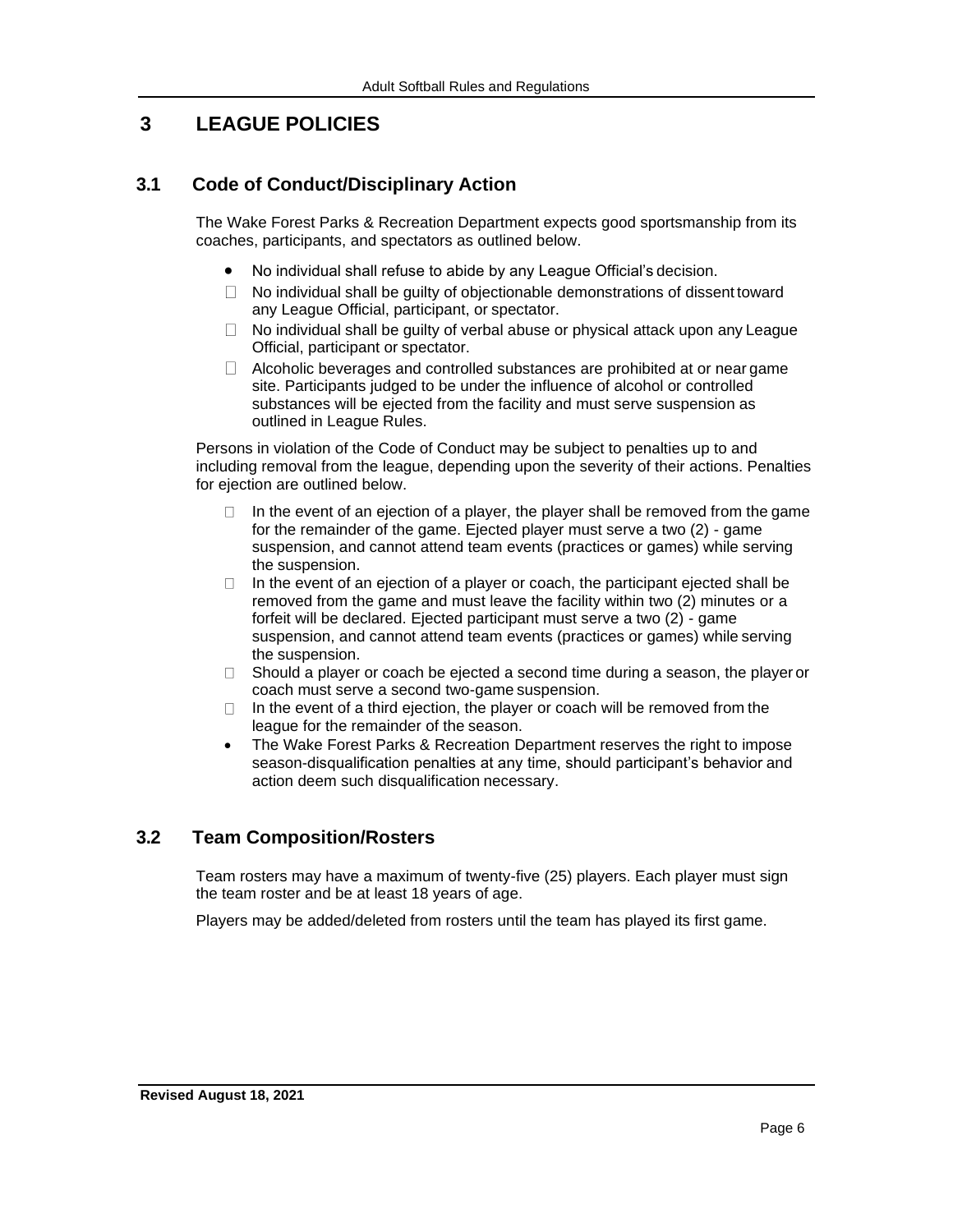## <span id="page-6-0"></span>**3.3 Inclement Weather**

#### <span id="page-6-2"></span>*Cancellation Procedure*

- $\Box$  WFPRD staff will inspect field conditions to determine whether to open fields for practice or gameplay.
- Team Managers and participants that have opted-in to the text message communication  $\Box$ system (Rained Out) will be sent a text message by WFPRD staff if it is determined that cancellation of events is necessary. Participants will be notified via text message no later than 4:30pm on weekdays**. Weekend event cancellation information will be also be relayed via text message.**
- $\Box$  To Opt-in to the Rained-Out communication system and receive weather related cancellation notifications via text message, please text **Fields21** to **84483.**
- Should inclement weather occur **AFTER 4:30pm**, and/or managers/participants have not been notified of a cancellation by WFPRD staff, teams should report to the field prepared to play/practice. *Any decision regarding game cancellations after 4:30 p.m. will be made on site by the umpiring crew (or field supervisor). For team practices, team managers are to use their best judgment regarding field conditions, with player safety being the first priority. Practicing on fields that are wet can result in player injury and damage to the fields.*

#### *Lightning/Inclement Weather Policy for Practices, Games, and Clinics*

- $\Box$  During a practice, scrimmage, game or clinic involving WFPRD teams/participants, coaches and/or umpires must use the following policy when lightning is seen: practice/play must be suspended immediately when lightning is seen and within 30 seconds the clap of thunder is heard. Thirty (30) minutes after this condition no longer exists, practice/game/clinic may be resumed. All participants are to leave the field for a safe location such as a car or other lightning-protective enclosure until it is safe to return to the field (i.e. the required 30 minutes have passed with no additional lightning/thunder). Should a second incident of lightning/thunder occur, the 30-minute countdown shall begin again.
- □ Practice/Scrimmage Lightning Delays: The Team Manager will be responsible for adherence to the policy. During clinics or game play, WFPRD staff or representative (i.e. game officials) will be responsible for adherence to the policy.
- $\Box$  Game Day/Clinic Lightning Delays: When lightning occurs during game play, WFPRD policy requires officials to stop games for safety reasons. Restarting of the remaining games during the day cannot resume until deemed appropriate by the game official pursuant to the WFPRD Lightning Policy.

## <span id="page-6-1"></span>**3.4 Rescheduling of Games**

Team managers will be notified via email message regarding rescheduling of games. Games will be rescheduled a minimum of 72 hours after cancellation.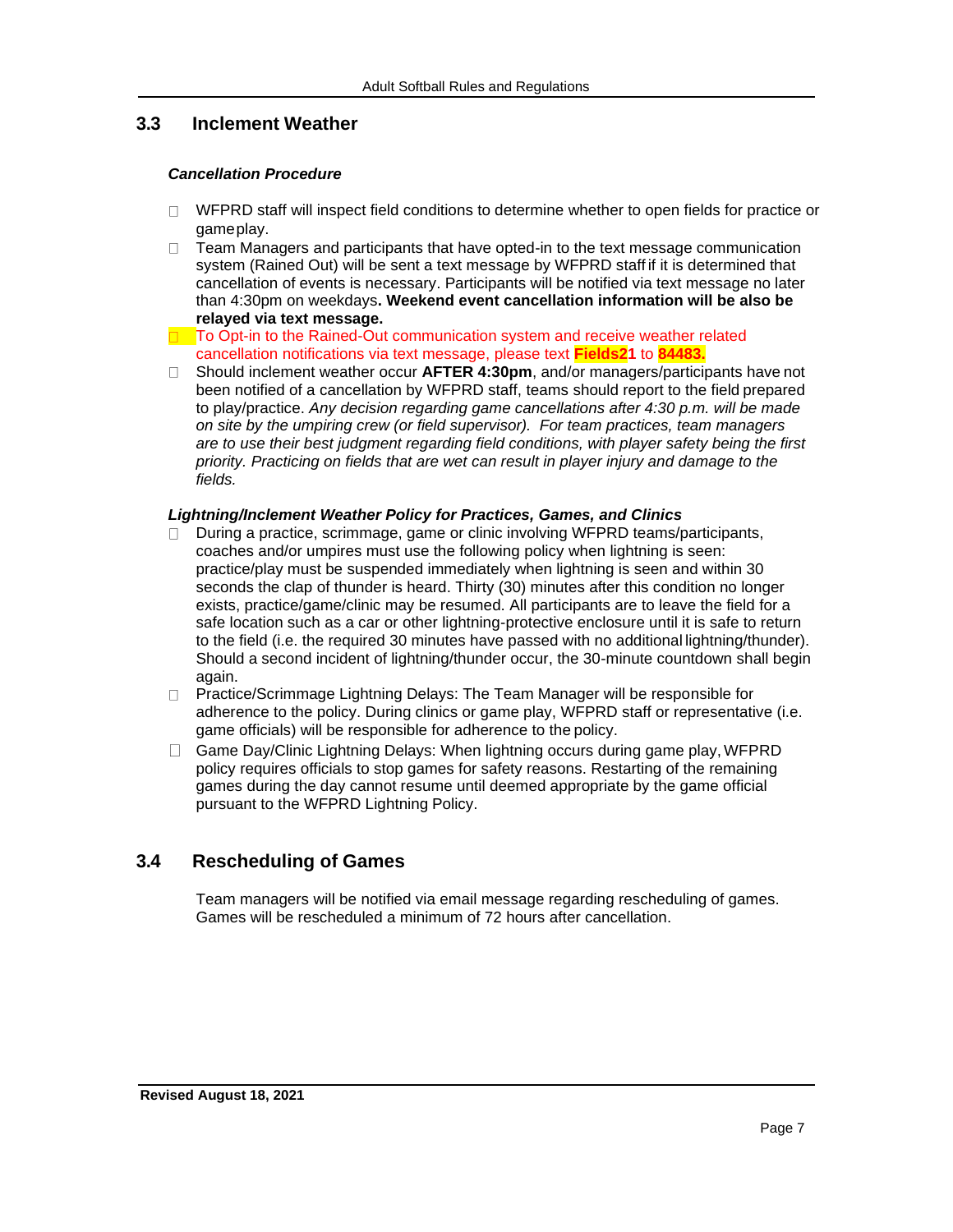## <span id="page-7-0"></span>**3.5 Uniforms**

Teams will be required to wear matching and/or like jerseys. Each player must have a different number. Each player on your team must have a jersey three weeks from the start of your first game (three-week grace period). Players that do not have a jersey after the three-week grace period will not be allowed to play.

## <span id="page-7-1"></span>**3.6 Equipment**

WFPRD will provide softballs for all games.

Participants will be responsible for providing their own gloves and any other equipment that they deem appropriate. All equipment must meet the current regulations as established by the Amateur Softball Association (ASA).

*Shoes with metal spikes are prohibited.*

#### <span id="page-7-2"></span>**3.7 Awards**

WFPRD will provide Season and Tournament champions with a team trophy and t-shirts for team members.

#### <span id="page-7-3"></span>**3.8 Safety**

WFPRD seeks to provide safe facilities and will prepare fields for practice and play in accordance with acceptable industry standards. Team managers and players are to keep the safety of participants in mind during practices and games.

#### **3.9 Blood-Borne Pathogens (PPG)**

The safety and health of participants is a priority. Although the possibility of a communicable disease being transferred from one participant to another is unlikely, universal precautions (wearing medical gloves, proper clean-up and disposal of first-aid items) should be taken in all instances where there is a possibility of the transfer of bodily fluids.

## <span id="page-7-4"></span>**4 UNIVERSAL PLAYING RULES**

#### <span id="page-7-5"></span>**4.1 Governing Bodies**

Adult softball leagues will follow the official rules of the Amateur Softball Association of America (ASA) as set for the current year. Local exceptions and additions to the ASA rules are listed by WFPRD division.

## <span id="page-7-6"></span>**4.2 Number of Players Required**

Teams must have at least eight (8) uniformed players to start *and finish* a game. Teams may add a tenth (10<sup>th</sup>) player to the end of the lineup upon their arrival. The Men's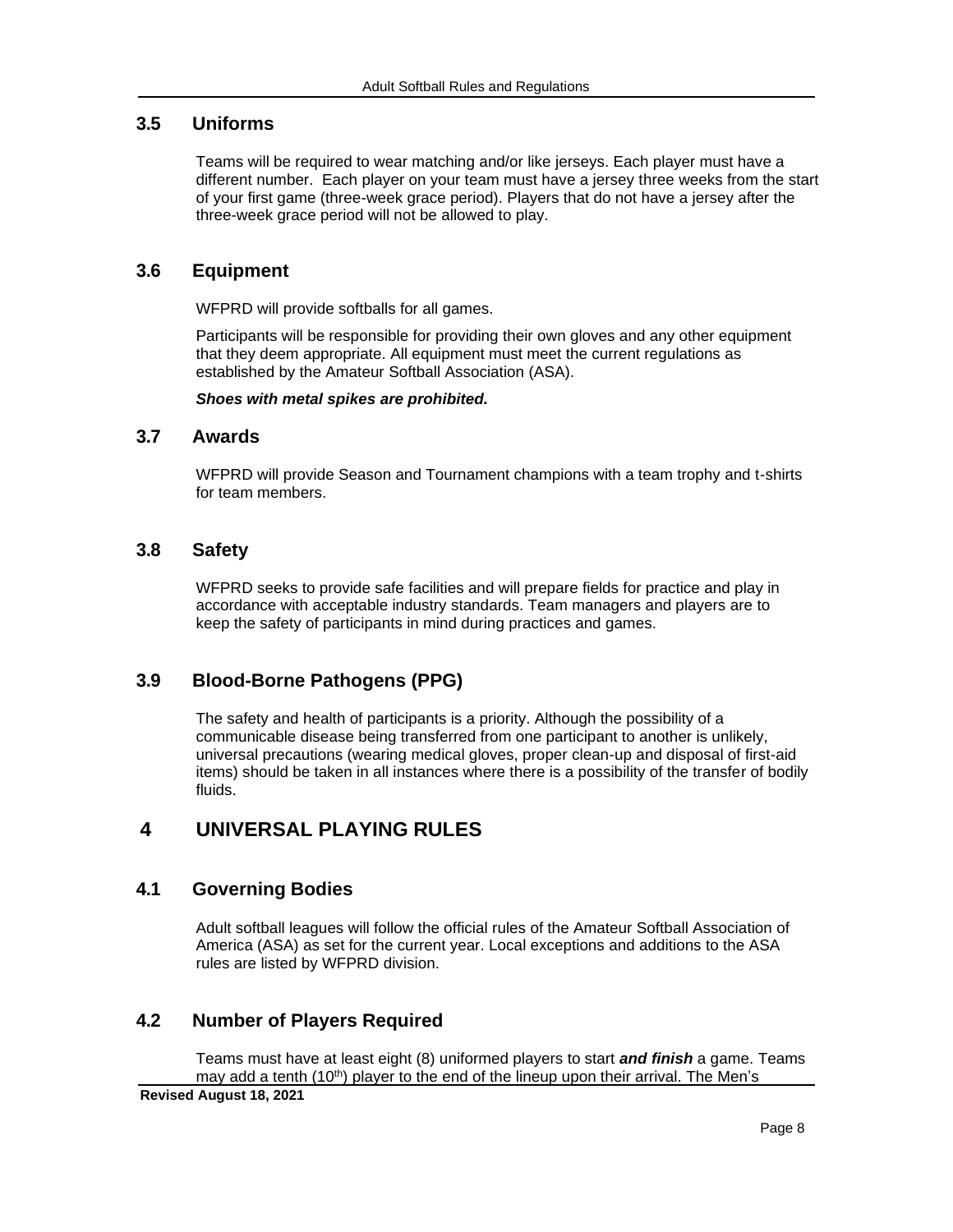League: Continuous batting order. Co-Rec League: The maximum number of batters is 12.

#### <span id="page-8-0"></span>**4.3 Courtesy Runner**

Courtesy runner will be the last player to have been put out. Limit of one courtesy runner per half-inning.

CO-REC: The courtesy runner must be the same gender as player they are replacing; male for male and female for female.

#### <span id="page-8-1"></span>**4.4 Sliding/Contact with a Fielder**

Base runners must slide or attempt to get around a fielder who is in position and waiting to make a play. If in the judgment of the umpire contact between a base runner and fielder was intentional, the player will be ejected and must serve suspension as outlined in the league rules.

#### <span id="page-8-2"></span>**4.5 Home Run Rule**

Each team will be allowed three (3) home runs per game (balls hit out of the field of play). Following the team's third home run, the batter will be ruled *out*.

#### <span id="page-8-3"></span>**4.6 Game Play**

Games will consist of seven (7) innings or a one-hour time limit (exceptions: tied games will continue until a winner is determined, tournament championship game(s) will also have a 60-minute time limit, with the "run rule" suspended for the tournament championship).

For the first game of the day, the game clock/timer will be started at the scheduled start time and will begin the one-hour count down. In the event that a team does not have the minimum number of players required after the expiration of ten (10) minutes, the game shall be declared a forfeit. (Should the game be started, it will be continued to the expiration of the time limit – exception: run rule still in effect).

Teams are to provide Official Scorer with a lineup at least ten (10) minutes prior to game time.

Games will be ended as complete games if, after five  $(5)$  complete innings  $(4 \frac{1}{2})$  if home team is ahead) a team has a lead of ten (10) or more runs.

ALL Batters start with a 1 and 1 count. (1 Ball, 1 Strike)

#### <span id="page-8-4"></span>**4.7 Forfeits**

Teams forfeiting three (3) games during the season will be removed from the League Schedule, with no refund of entry fee. A team forfeiting during the league tournament will be removed from the schedule and will not be allowed to continue to participate in the tournament.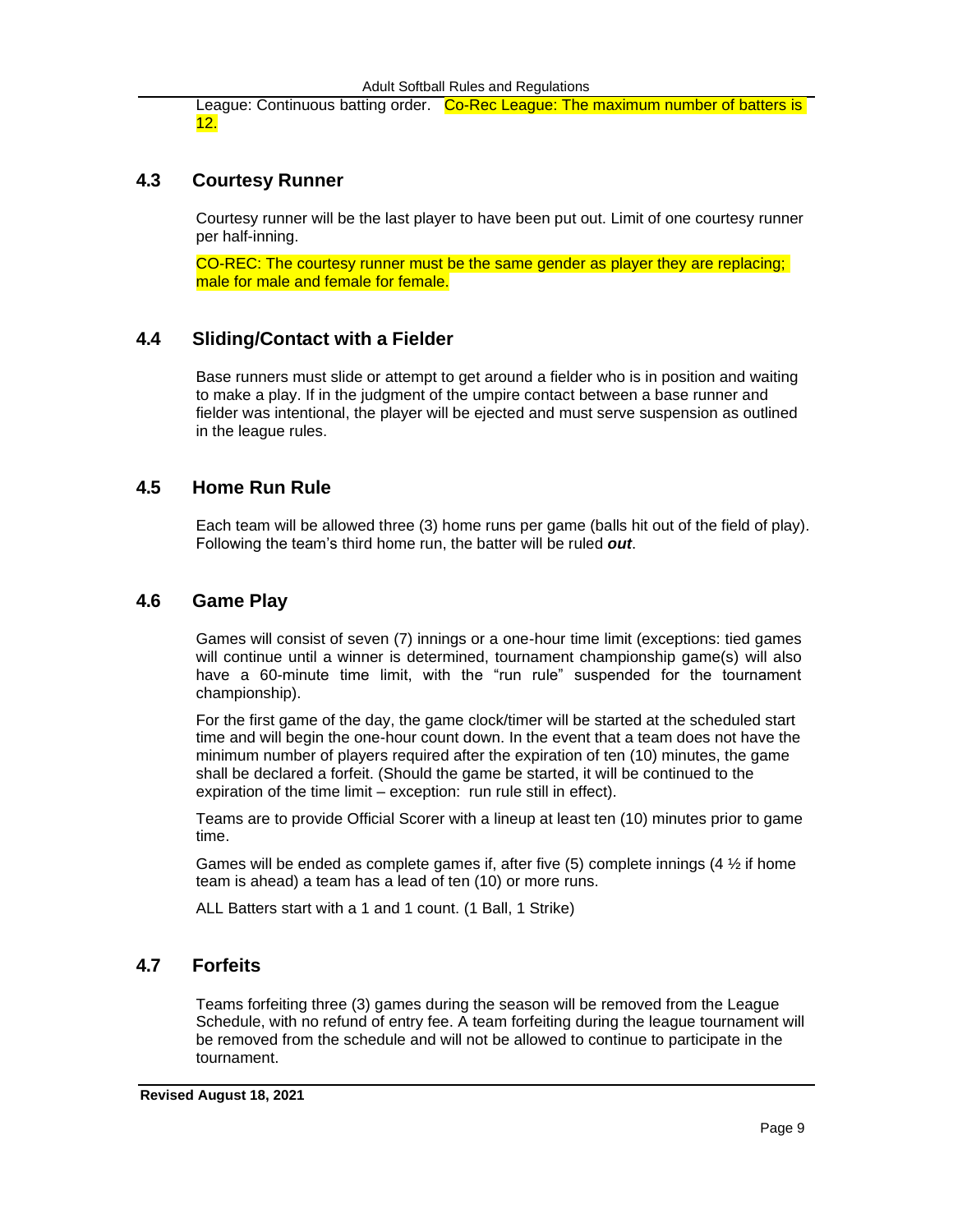#### <span id="page-9-0"></span>**4.8 Protests**

Protests may be made only related to the use of ineligible player(s) and must be made at the time that the player in question takes position in the field.

Protests must be submitted to the Wake Forest Parks & Recreation Department in written form within twenty-four (24) hours of the time of the game in question. Protest fee of \$100 is required and will be returned only if protest is upheld.

Proper procedure must be followed in protesting games. Failure to follow established procedure will result in protest denial.

#### **4.9 Tiebreaker**

Games cannot end in a tie; therefore, the winner will be determined by placing the last kicked (batted) out on 2nd base with 1 out and playing the game until a team wins.

## <span id="page-9-1"></span>**5 LEAGUE-SPECIFIC PLAYING RULES**

#### **5.1 Men's Softball Leagues**

Games will be played per the current ASA rules, with the exceptions listed in section 4.

## **5.2 Co-Rec Softball Leagues**

Games will be played per the current ASA rules, with the exceptions listed in section 4 and those listed below.

ASA co-rec batting rule will NOT be followed, per the exception listed below.

Each team must have a minimum of four (4) females in the lineup (and on the field of play) at all times. If your team does not have the required 4 females, you may "borrow" a female from another team within the league until your 4<sup>th</sup> female arrives. (this will eliminate forfeits). If the 4<sup>th</sup> female gets hurt during the game, you may borrow a female to complete game.

When a male batter who is followed by a female batter in the lineup receives a base on balls, he will be awarded first and second base, with the following batter (female) having the option to bat or take first base.

Outfielders must remain beyond the marked line (150 feet) during an at-bat by a female batter until the ball is put into play by the batter.